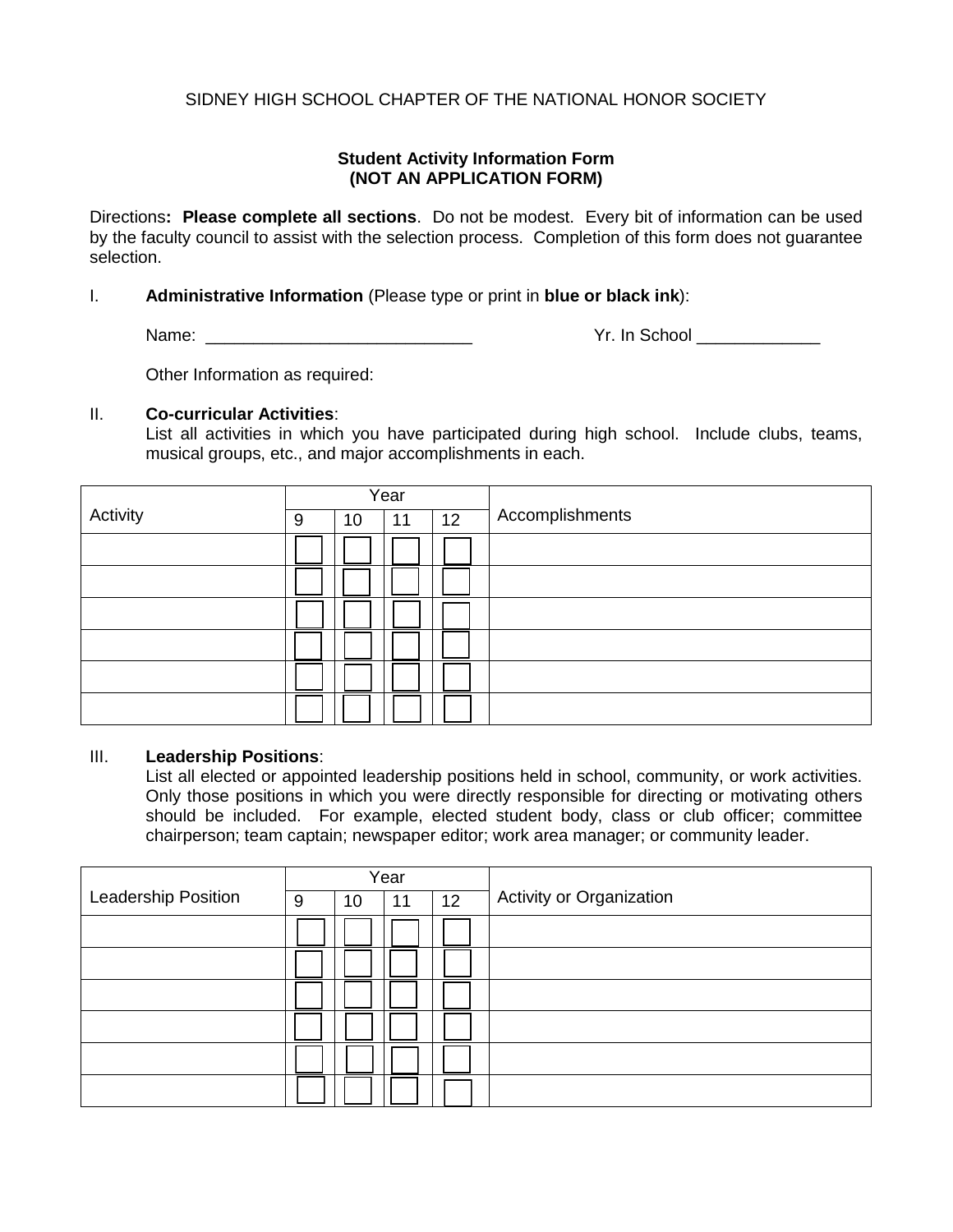## IV. **Community Activities**:

List community activities in which you have participated and note any major accomplishment in each. These should be any activities outside of school in which you participated for the betterment of your community. For example: church groups, clubs sponsored outside the school, Boy or Girl Scouts, volunteer groups, or community art endeavors.

| <b>Community Activity</b> | Year |    |    |                 | No. of   | Major          | Signature of Adult |  |  |
|---------------------------|------|----|----|-----------------|----------|----------------|--------------------|--|--|
|                           | 9    | 10 | 11 | 12 <sup>2</sup> | Hour/Wk. | Accomplishment | Sponsor            |  |  |
|                           |      |    |    |                 |          |                |                    |  |  |
|                           |      |    |    |                 |          |                |                    |  |  |
|                           |      |    |    |                 |          |                |                    |  |  |
|                           |      |    |    |                 |          |                |                    |  |  |
|                           |      |    |    |                 |          |                |                    |  |  |
|                           |      |    |    |                 |          |                |                    |  |  |

#### V. **Work Experience, Recognition, and Awards**

List below any job experiences, honors, or recognitions that you have received which support your bid to be selected for membership in the National Honor society. Work experience may be paid or volunteer.

|                          |   |    | Year |    | Group or Activity - Number of Hours |
|--------------------------|---|----|------|----|-------------------------------------|
| Job Recognition or Award | 9 | 10 | 11   | 12 | Spent on Job or Volunteer Activity  |
|                          |   |    |      |    |                                     |
|                          |   |    |      |    |                                     |
|                          |   |    |      |    |                                     |
|                          |   |    |      |    |                                     |
|                          |   |    |      |    |                                     |
|                          |   |    |      |    |                                     |
|                          |   |    |      |    |                                     |